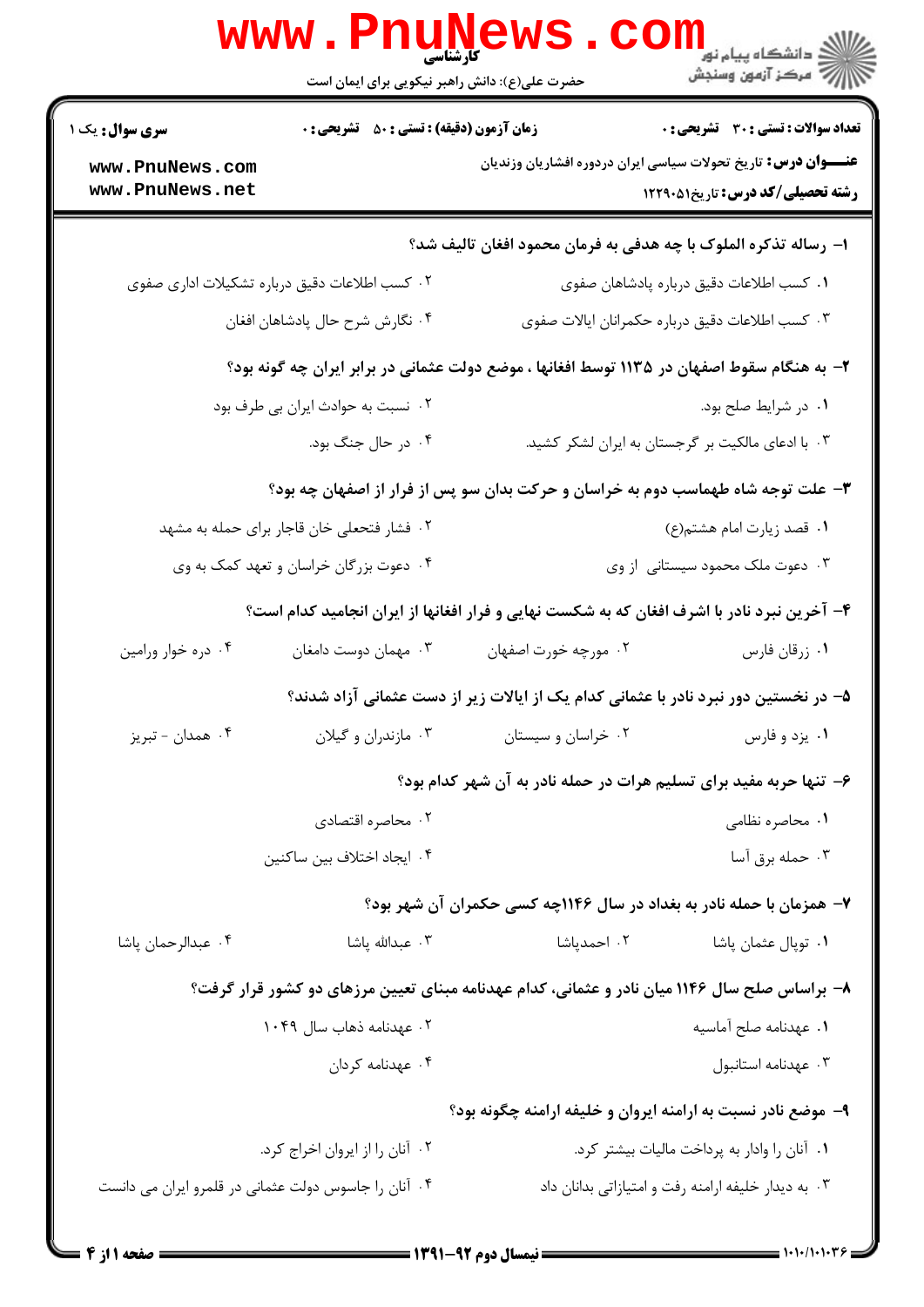| <b>سری سوال :</b> ۱ یک                                                               | <b>زمان آزمون (دقیقه) : تستی : 50 ٪ تشریحی : 0</b>                                                              |                                                                       | تعداد سوالات : تستي : 30 ٪ تشريحي : 0           |  |  |
|--------------------------------------------------------------------------------------|-----------------------------------------------------------------------------------------------------------------|-----------------------------------------------------------------------|-------------------------------------------------|--|--|
| www.PnuNews.com<br>www.PnuNews.net                                                   |                                                                                                                 | <b>عنـــوان درس:</b> تاریخ تحولات سیاسی ایران دردوره افشاریان وزندیان | <b>رشته تحصیلی/کد درس:</b> تاریخ۱۲۲۹۰۵۱         |  |  |
|                                                                                      |                                                                                                                 |                                                                       | ۱۰– نادر در چه سالی تاجگذاری کرد؟               |  |  |
| 1140.5                                                                               | 118.7                                                                                                           | 1104.7                                                                | 118A.1                                          |  |  |
|                                                                                      |                                                                                                                 |                                                                       | 11– كدام گزينه زير جزء عوامل فتح قندهار نيست؟   |  |  |
|                                                                                      |                                                                                                                 |                                                                       | ۰۱ وجود دفینه پر از طلا و جواهرات در قندهار     |  |  |
| ۰۲ تنبیه حسین غلجایی خان قندهار که در ناآرامیهای داخل ایران دست داشت.                |                                                                                                                 |                                                                       |                                                 |  |  |
| ٠٣ الحاق مجدد اين بخش به سرزمين ايران                                                |                                                                                                                 |                                                                       |                                                 |  |  |
|                                                                                      | ۰۴ اسیر کردن افغانان قندهار برای استفاده ازآنان در ارتش نادر                                                    |                                                                       |                                                 |  |  |
|                                                                                      |                                                                                                                 | ۱۲- «جنگ کرنال» بین چه کشورهایی و با چه نتیجهای بود؟                  |                                                 |  |  |
| ٠١ ايران -افغان ها، به پيروزي ايران انجاميد.<br>۰۲ ایران - هند، به شکست هند منجر شد. |                                                                                                                 |                                                                       |                                                 |  |  |
|                                                                                      | ۰۴ ایران - هند، به شکست ایران منجر شد.                                                                          | ۰۳ هند -ایران، به صلح بین دو کشور منجر شد                             |                                                 |  |  |
|                                                                                      | ۱۳- دلیرترین گروههای قومی شمال غربی ایران که با جنگهای مستمر و مقاومت خود، ارتش نادر را به ستوه آوردند کدام قوم |                                                                       | بود؟                                            |  |  |
| ۰۴ روسها                                                                             | ۰۳ لزگیها                                                                                                       | ۰۲ ارامنه                                                             | ۰۱ تر ک.ها                                      |  |  |
|                                                                                      |                                                                                                                 | ۱۴- در دوره افشاریه کدام یک از قسمتهای خلیج فارس ضمیمه خاک ایران شد؟  |                                                 |  |  |
| ۰۴ کویت                                                                              | ۰۳ راس الخيمه                                                                                                   | ۰۲ بصره                                                               | ۰۱ بحرین و مسقط                                 |  |  |
|                                                                                      |                                                                                                                 |                                                                       | <b>۱۵- شورای مذهبی نجف در چه سالی تشکیل شد؟</b> |  |  |
| ۰۴ ۱۶۵ (ق                                                                            | ۰۳ ۱۶۱ (ق                                                                                                       | 1109.7                                                                | ۰۱ ۱۵۰ اق                                       |  |  |
|                                                                                      | ۱۶- در شورش استرآباد و مازندران علیه نادرشاه ، کدام ایل رهبری شورش فعالانه را در دست داشت؟                      |                                                                       |                                                 |  |  |
| ۰۴ ترکمانان و قاجارها                                                                | ۰۳ کردهای خبوشان                                                                                                | ۰۲ قاجارها                                                            | ٠١ تركمانان يموت                                |  |  |
|                                                                                      | ۱۷– کدام حادثه باعث شهرت روزافزون علیقلی خان (عادلشاه بعدی) در دوره نادرشاه شد؟                                 |                                                                       |                                                 |  |  |
|                                                                                      | ۰۲ حمله علیقلیخان به سمرقند                                                                                     |                                                                       | ۰۱ حمله نادر به هندوستان                        |  |  |
|                                                                                      | ۰۴ حمله نادر به سمرقند                                                                                          |                                                                       | ۰۳ سرکوب کردهای پزیدی                           |  |  |

 $1 - 1 - 11 - 1 - 17$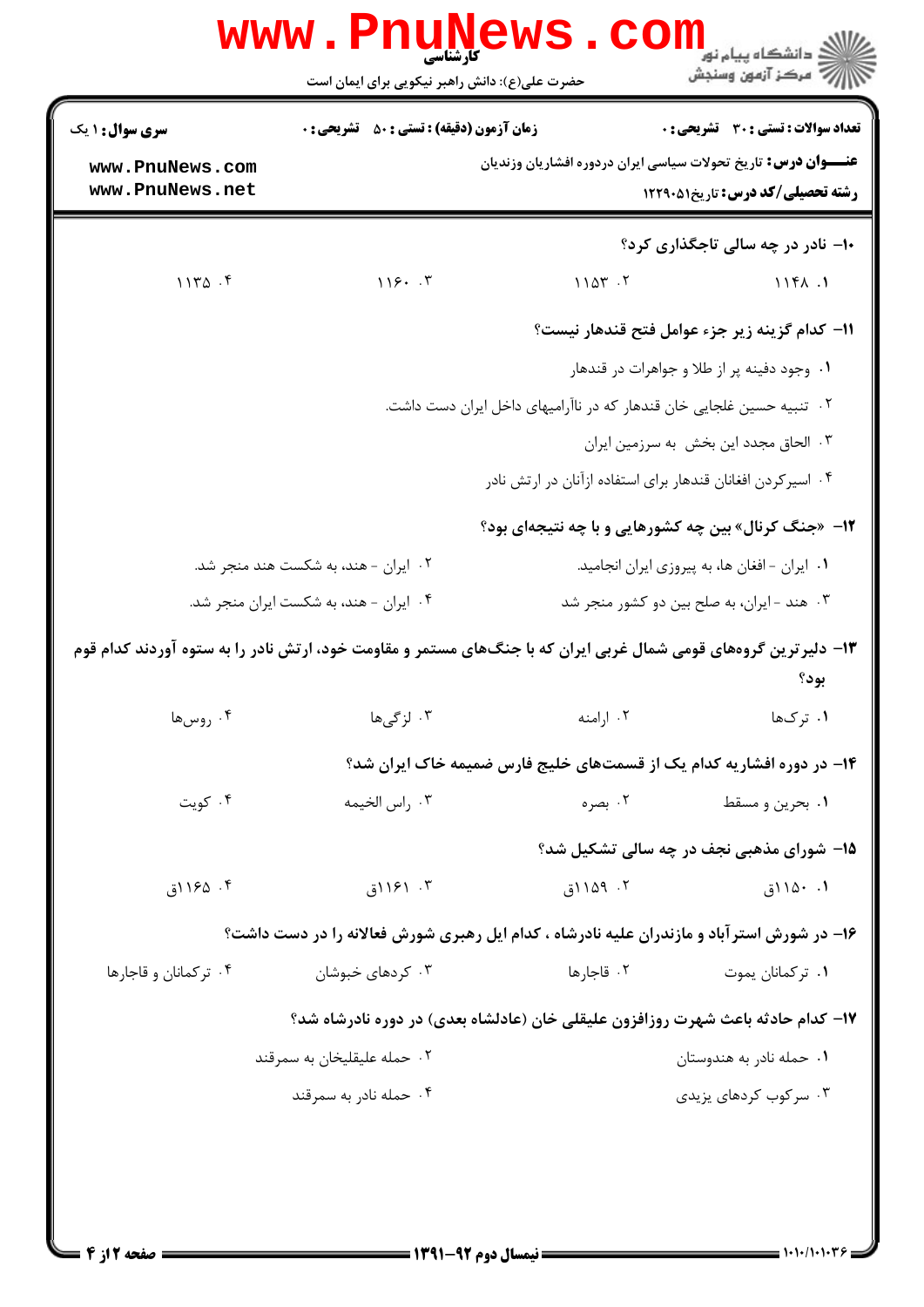|                                    | WWW . PIII<br>کارشناسہ<br>حضرت علی(ع): دانش راهبر نیکویی برای ایمان است                  |  | ٽ دانشگاه پيام نو <mark>ر</mark><br>ج ' مرڪز آزمون وسنڊش                                                                                    |  |  |
|------------------------------------|------------------------------------------------------------------------------------------|--|---------------------------------------------------------------------------------------------------------------------------------------------|--|--|
| <b>سری سوال : ۱ یک</b>             | <b>زمان آزمون (دقیقه) : تستی : 50 ٪ تشریحی : 0</b>                                       |  | <b>تعداد سوالات : تستی : 30 ٪ تشریحی : 0</b>                                                                                                |  |  |
| www.PnuNews.com<br>www.PnuNews.net |                                                                                          |  | <b>عنـــوان درس:</b> تاریخ تحولات سیاسی ایران دردوره افشاریان وزندیان<br><b>رشته تحصیلی/کد درس:</b> تاریخ1۲۲۹۰۵۱                            |  |  |
|                                    |                                                                                          |  | 18– نخستین فرمان شاه سلیمان ثانی چه بود؟                                                                                                    |  |  |
|                                    | ۰۲ معاف کردن مردم ایران از پرداخت مالیات                                                 |  | ۰۱ اعزام لشکری به هرات برای بازپس گیری آن شهر                                                                                               |  |  |
|                                    | ۰۴ قتل عادلشاه                                                                           |  | ۰۳ کور کردن شاهرخ                                                                                                                           |  |  |
|                                    |                                                                                          |  | ۱۹- روزنامه در دوره افشار برابر با کدام گزینه است؟                                                                                          |  |  |
|                                    |                                                                                          |  | ۰۱ گزارش روزانه کارهای نادر که توسط منشیان نوشته می شد.                                                                                     |  |  |
|                                    |                                                                                          |  | ۰۲ گزارش ماهانه ایالات که از طرف حکام ارسال می شد.                                                                                          |  |  |
|                                    |                                                                                          |  | ۰۳ خاطرات افراد صاحب منصب در دربار افشاری                                                                                                   |  |  |
|                                    |                                                                                          |  | ۰۴ نامه های ارسالی از طرف شاه به حکام ایالات                                                                                                |  |  |
|                                    | <b>۲۰</b> - « مالیات خون»در دوره افشاریه چه نوع مالیاتی بود؟                             |  |                                                                                                                                             |  |  |
|                                    | ۰۱ پولی که برای کشته شدن سربازان ایلات در جنگها به خانوادههایشان پرداخت میشد.            |  |                                                                                                                                             |  |  |
|                                    | ۰۲ پولی که در قبال کشتن یک مامور دولت افشاری باید پرداخت میشد.                           |  |                                                                                                                                             |  |  |
|                                    | ۰۳ تعداد معینی سرباز که هر طایفهای همه ساله و به وقت لزوم به دولت میداد.                 |  |                                                                                                                                             |  |  |
|                                    | ۰۴ مقدار معینی خون که همه افراد جامعه ناچار به دادن آن بودند.                            |  |                                                                                                                                             |  |  |
|                                    |                                                                                          |  | <b>۲۱</b> - به چه دلیل کمپانی هند شرقی انگلیس در مقایسه با کمپانی هند شرقی هلند امتیازات کمتری از دولت افشاریه دریافت<br>م <i>ی ک</i> ردند؟ |  |  |
|                                    |                                                                                          |  | ۰۱ چون کمپانی انگلیسی خصوصی و خصلت سودجویی افراد آن مانع دادن هدایا به دولتمردان ایراتی برای اخذ امتیاز بود.                                |  |  |
|                                    |                                                                                          |  | ۰۲ چون محدوده تجارتشان کوچکتر و در نتیجه امتیاز کمتری میگرفتند.                                                                             |  |  |
|                                    | ۰۳ چون دولت انگلستان مایل به دادن هدایای بیشتر به دولتمردان ایرانی برای اخذ امتیاز نبود. |  |                                                                                                                                             |  |  |
|                                    | ۰۴ چون کمپانی هلند از محدوده جغرافیایی بیشتر و سوددهی بیشتر به دولت ایران برخوردار بود.  |  |                                                                                                                                             |  |  |
|                                    |                                                                                          |  | ۲۲– کدام گزینه جزء دلایل خودداری سه خان در اصفهان از نشستن بر تخت سلطنت نیست؟                                                               |  |  |
|                                    | ۰۲ تداوم مشروعیت صفوی                                                                    |  | ۰۱ محبوبیت خاندان صفوی در میان مردم                                                                                                         |  |  |
|                                    | ۰۴ عدم توافق برای انتخاب یک نفر بین خودشان                                               |  | ۰۳ عدم پذیرش مردم                                                                                                                           |  |  |
|                                    |                                                                                          |  | ۲۳– کدام یک از رویدادهای زیر در کارنامه فعالیتهای کریم خان زند یک لکه سیاه محسوب میشود؟                                                     |  |  |
|                                    | ٢. قتل عام افغانها                                                                       |  | ٠١ حمله به أذربايجان                                                                                                                        |  |  |
|                                    | ۰۴ کشتن محمد حسن خان قاجار                                                               |  | ۰۳ از بین بردن قبایل کعب                                                                                                                    |  |  |